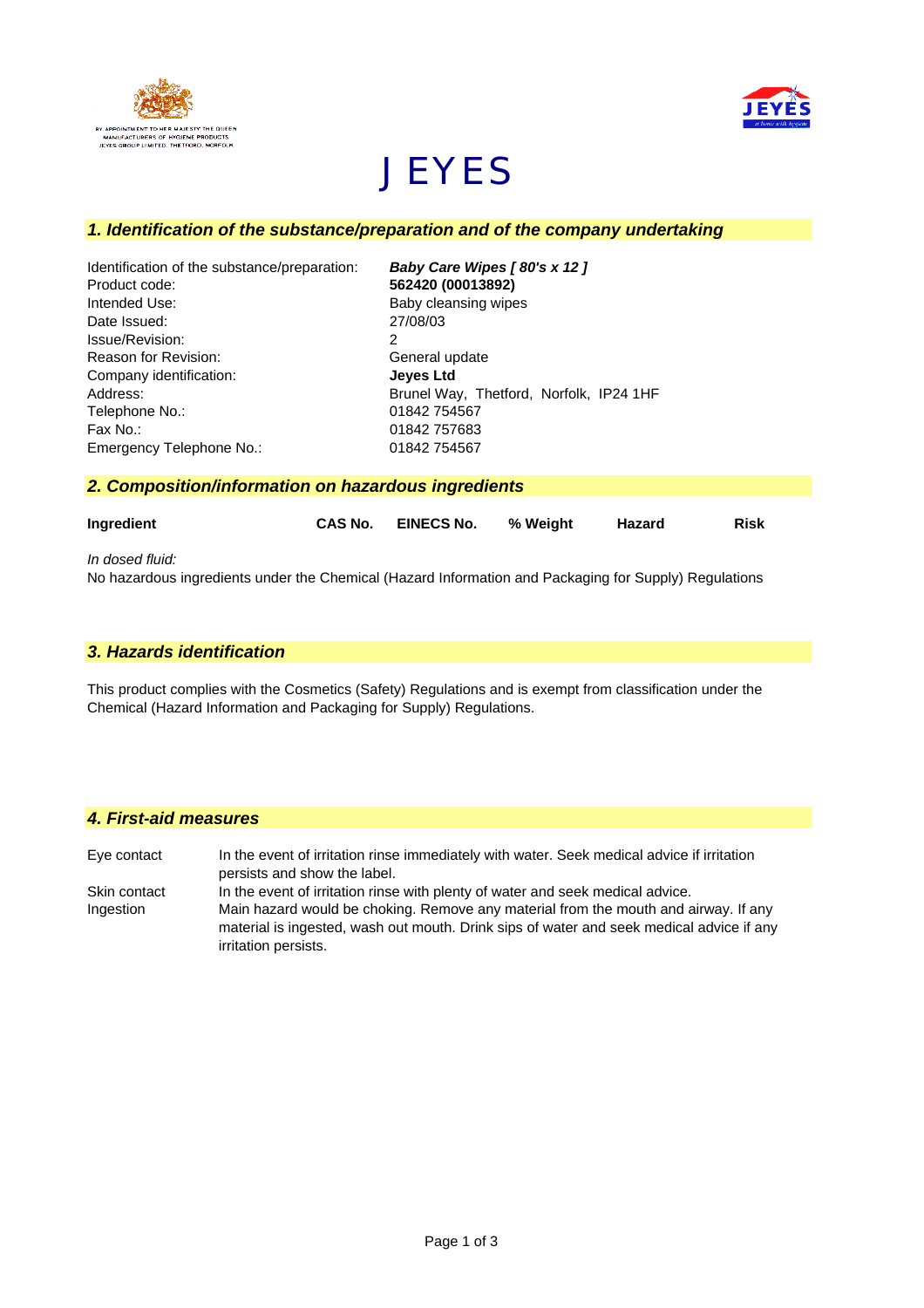

**Product:** Baby Care Wipes [ 80's x 12 ]<br>**Product code:** 562420 (00013892) **Product code:** 562420 (00013892)

## *5. Fire-fighting measures*

Will burn in a general conflagration. Use foam, water or dry chemical extinguisher.

# *6. Accidental release measures*

Small spillage: Collect up and dispose of under local authority guidelines Large spillage: Dispose of to tip under local authority guidance.

## *7. Handling and storage*

Handling: No special measures Storage: Store in a cool dry place, away from children.

## *8. Exposure controls and personal protection*

Wear suitable eye/face protection and gloves when handling bulk or for prolonged contact.

#### *9. Physical and chemical properties*

| Appearance:               | Wipe impregnated with a clear slightly dull liquid |
|---------------------------|----------------------------------------------------|
| Odour:                    | Cosmetic powdery floral type perfume               |
| Specific Gravity at 20°C: | $1.000 - 1.005*$                                   |
| Viscosity:                | Water thin*                                        |
| pH:                       | $4.5 - 4.7$ typically                              |

*(\* applies to dosed liquid)*

#### *10. Stability and reactivity*

No instability or reactivity known.

#### **11. Toxicological information**

No toxicological testing carried out.

#### *12. Ecological information*

No ecological testing carried out.

#### *13. Disposal*

Dispose of according to local and national regulations. Packaging - ensure clean and free from contamination, if applicable recycle where facilities exist.